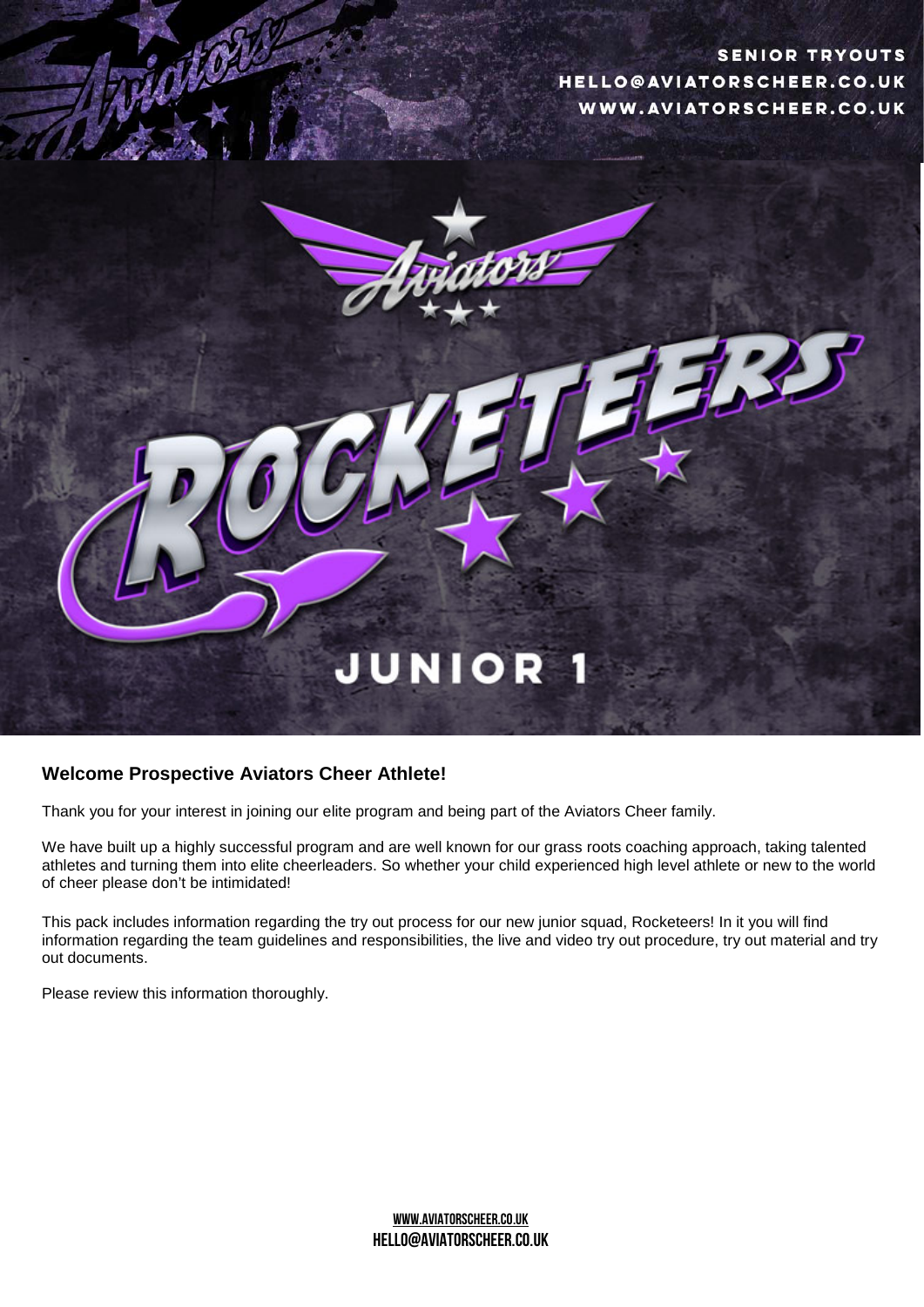# **SENIOR TRYOUTS** HELLO@AVIATORSCHEER.CO.UK WWW.AVIATORSCHEER.CO.UK



#### **Rocketeers**

We are really excited to develop our new junior squad this season. Our aim for Rocketeers is to build on the recreational programme we have been running and develop the talent of our athletes even further. Whilst the sessions will be a lot of fun, Rocketeers is a comp squad, and we are hoping to achieve success with this team this season!

#### *Rocketeers will train every Tuesday evening from 5.30pm – 7.30pm, beginning September 12th*

*All places will be offered upon the understanding that you will be able to make all training sessions and competitions (these dates will be provided well in advance in your team season pack). If you are offered a place on a team, you must be prepared to commit for the ENTIRE SEASON. Failure to do so will result in your withdrawal from the team for the rest of the season and jeopardise any future possibilities within the Aviators Family.*

#### **TRYOUT INFORMATION**

For Rocketeers will be running two relatively informal taster/assessment sessions. These two dates are August 29<sup>th</sup> and September 5<sup>th</sup>.

We are looking for potential, 'coachability' and a determination to learn alongside a good skill base. We will be offering places to the athletes who we think will fit best into the team family and contribute to becoming the best team for this coming season. All athletes will be notified of their placement results via email and/or phone on or before **7th August 2017**

**Taster/Assessment One:** *Tuesday 29th August 5.30pm – 7.30pm* **Taster/Assessment Two:** *Tuesday 5th September 5.30pm – 7.30pm*

Both days will be held at Level Up Academy, Unit 4 Lockwood Court, Leeds, LS11 5TY

**Cost:** Free

**Please make sure you fill out our online registration form BEFORE attending try outs. This can be found at our website - www.aviatorscheer.co.uk/rocketeers**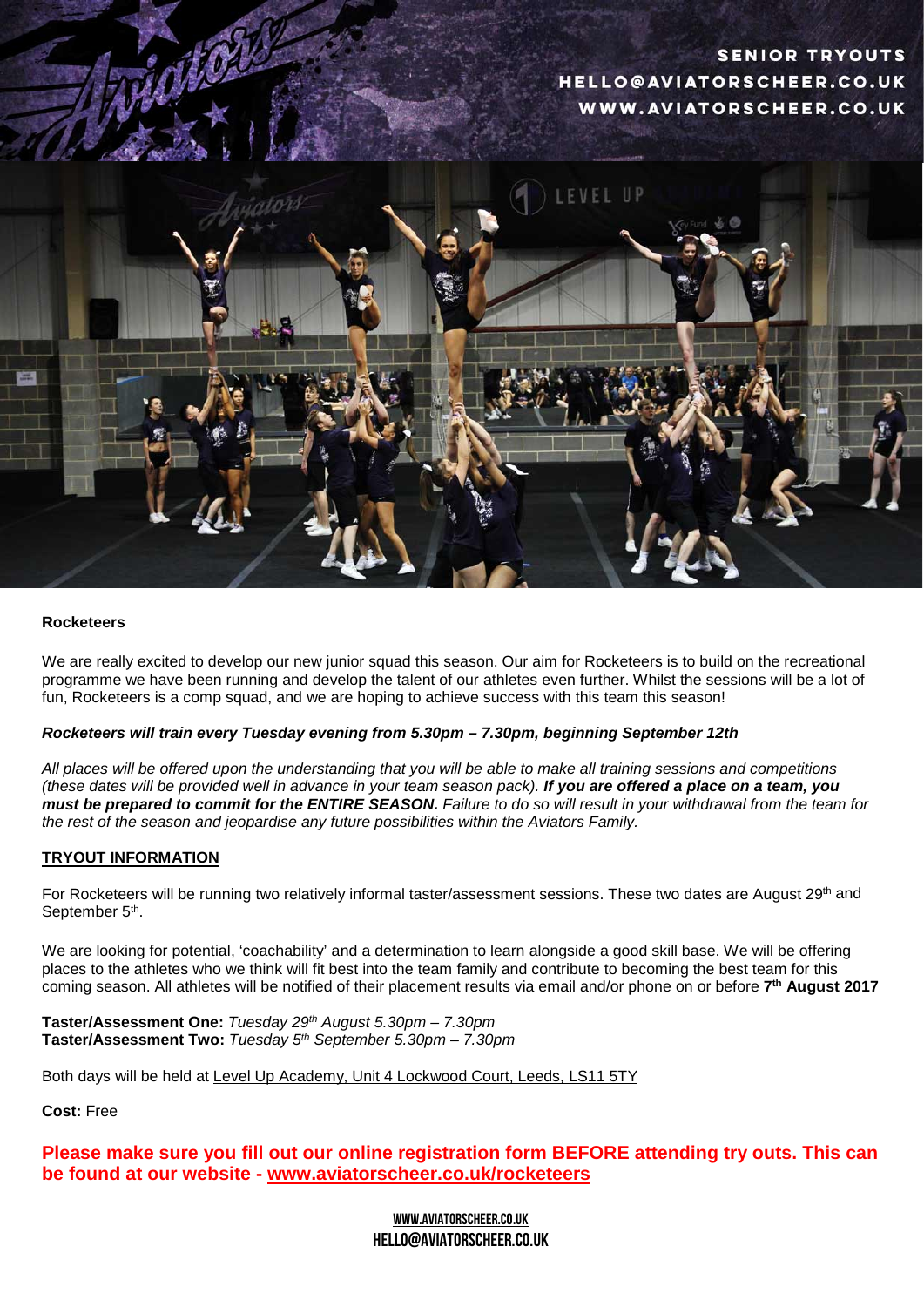#### **What to wear**

.

Please do not wear team logos and remove all piercings and jewellery. Females: Hair up in a ponytail, with bow of your choice. Wear a plain black sports bra/t-shirt/vest and plain black shorts. Males: Wear plain black t-shirt/vest and plain black shorts.

#### **Skills requirements**

At Aviators Cheer we are proud of our "coaching from the ground up" ethos and as such we have no specific skill requirements for this program.

#### **What if my season hasn't finished?**

We realise our try out dates are a little early this year and there are still some comps left in the season. We are starting early as we want to spend more time building athlete skills and prepping for routines. We understand that some of you may have commitments with other teams. We don't want you to pass up on those commitments, you may try out and if you are offered a place and wish to join our programme but have commitments, we will allow and in fact encourage you to see out the season with your current team. Once you are finished, you can start your full training.

#### **I can't make the live try out, can I still try out?**

You can try out via a Video Submission - ALL video try outs must be received *before* the try out date and should be used only as a last resort as we would prefer to meet prospective athletes face to face.

Email your video to [hello@aviatorscheer.co.uk.](mailto:hello@aviatorscheer.co.uk)

#### **Video Submission Guidelines**

We will only accept one single video, DO NOT send us multiple clips.

All footage in your try out video must be less than 3 months old.

Online links such as YouTube or Vimeo are preferred or transfer links such as Drop Box or WeTransfer. DO NOT send Facebook video links as we may not be able to view these.

We will not be able to accept your try out if we cannot view your video.

Make sure that it is clear which person is trying out on the video. At the beginning of your video, introduce yourself and indicate which position you are trying out for (base / back / flyer).

#### **Please be sure to include as many of the following skills as possible in your video**

Any running tumbles Any standing tumbles Any stunts/basket skills Any partner stunt skills for co-ed applications A jump sequence including 4 separate jumps

Please contact us if you would like any more information or guidance. Submit your video by email along with your try out documents.

## *Rocketeers training will commence on September 12th!*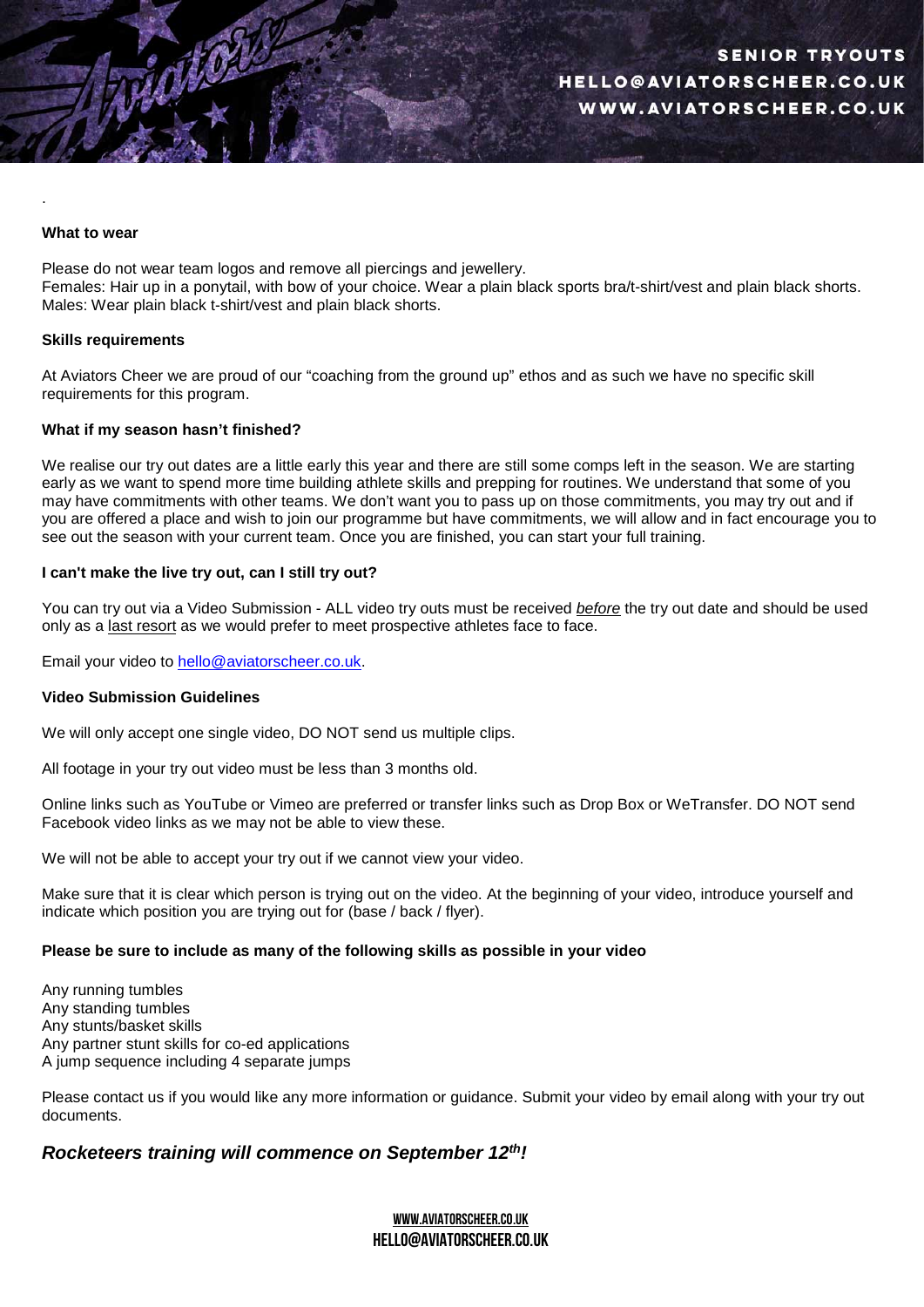## **FEES AND PAYMENTS**

## **Commitment Fee**

Once you are accepted onto the team, each athlete is required to pay a commitment fee. This includes the cost for routine music, showcase, first comp fee, training T-shirt and your first month training fee. This fee is non-refundable.

**Rocketeers Commitment Fee = £105**

## **Monthly Fees and Training Schedule**

**Rocketeers £30 per month.** Rocketeers main training will be **5.30pm – 7.30pm every Tuesday evening.**

## Additional training

## Tumbling – 5pm – 6pm Saturdays.

All levels. We will be pushing hard for tumbles this season so tumblers will be expected to keep up their skills and those close to getting their tumble skills are expected to work on them over the course of the season. This will form part of your goal setting which every athlete will be required to develop and keep track of.

Fees include the above and all internal coaching and choreography by Aviators staff.

External fees for competition entry, out-of-house choreography and travel expenditure are not included.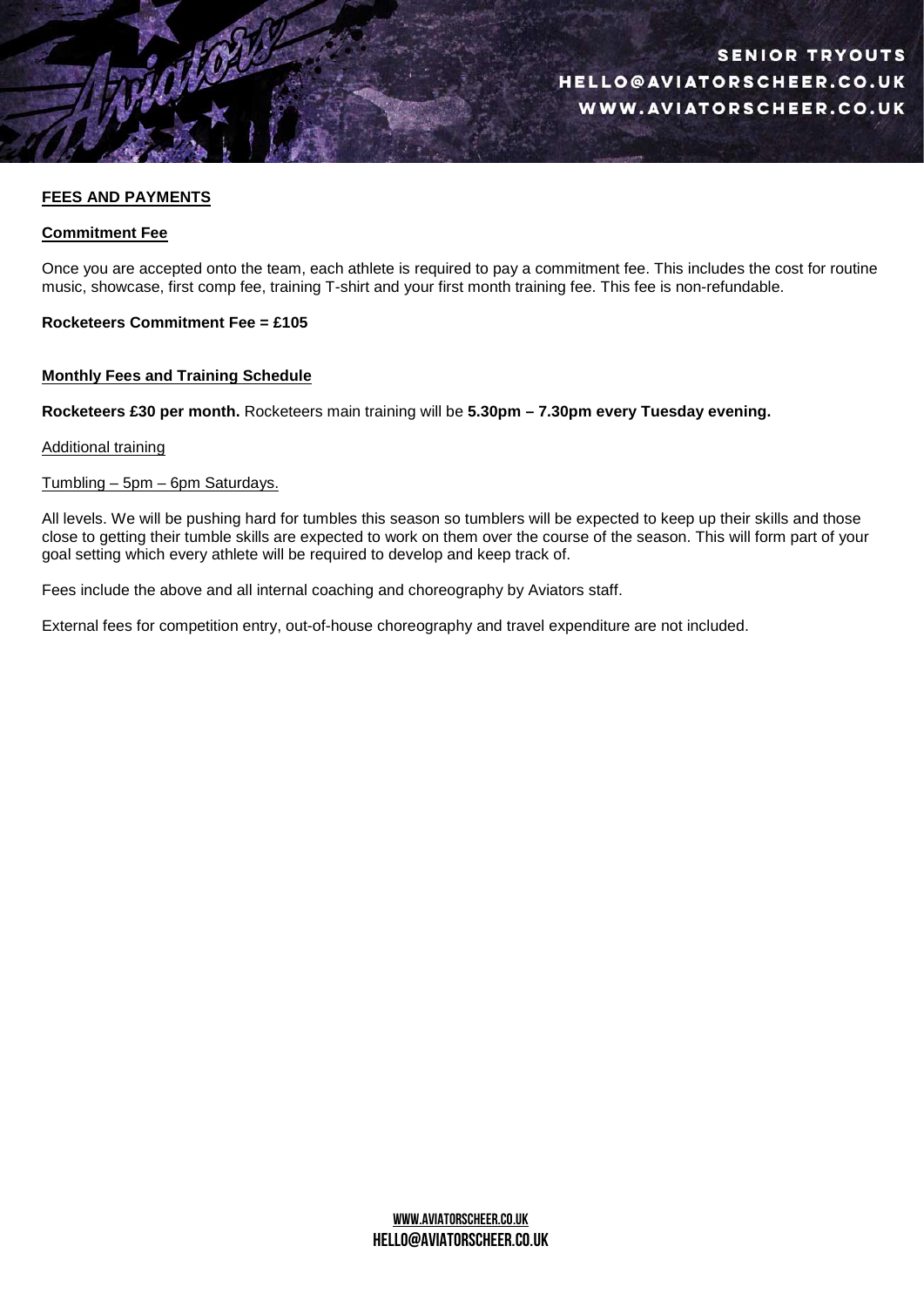**SENIOR TRYOUTS** HELLO@AVIATORSCHEER.CO.UK WWW.AVIATORSCHEER.CO.UK



## **COMPETITION DATES**

All competitions are currently tbc upon team availability and pricing. We are planning on attending at least 4 UK competitions this season. Once confirmed these competitions are compulsory for the athletes on that team. We are planning on performing at more UK competitions this season as we believe it will be beneficial for team morale and routine confidence.

Confirmed Competitions

Aviators Showcase (Leeds)-3rd Dec 2017 ICE (Manchester) – 3/4th Feb 2018 Future Cheer Circus Spectacular (Sheffield) – 3/4th March 2018 Legacy Rise Up (Birmingham) - 12<sup>th</sup> May 2018